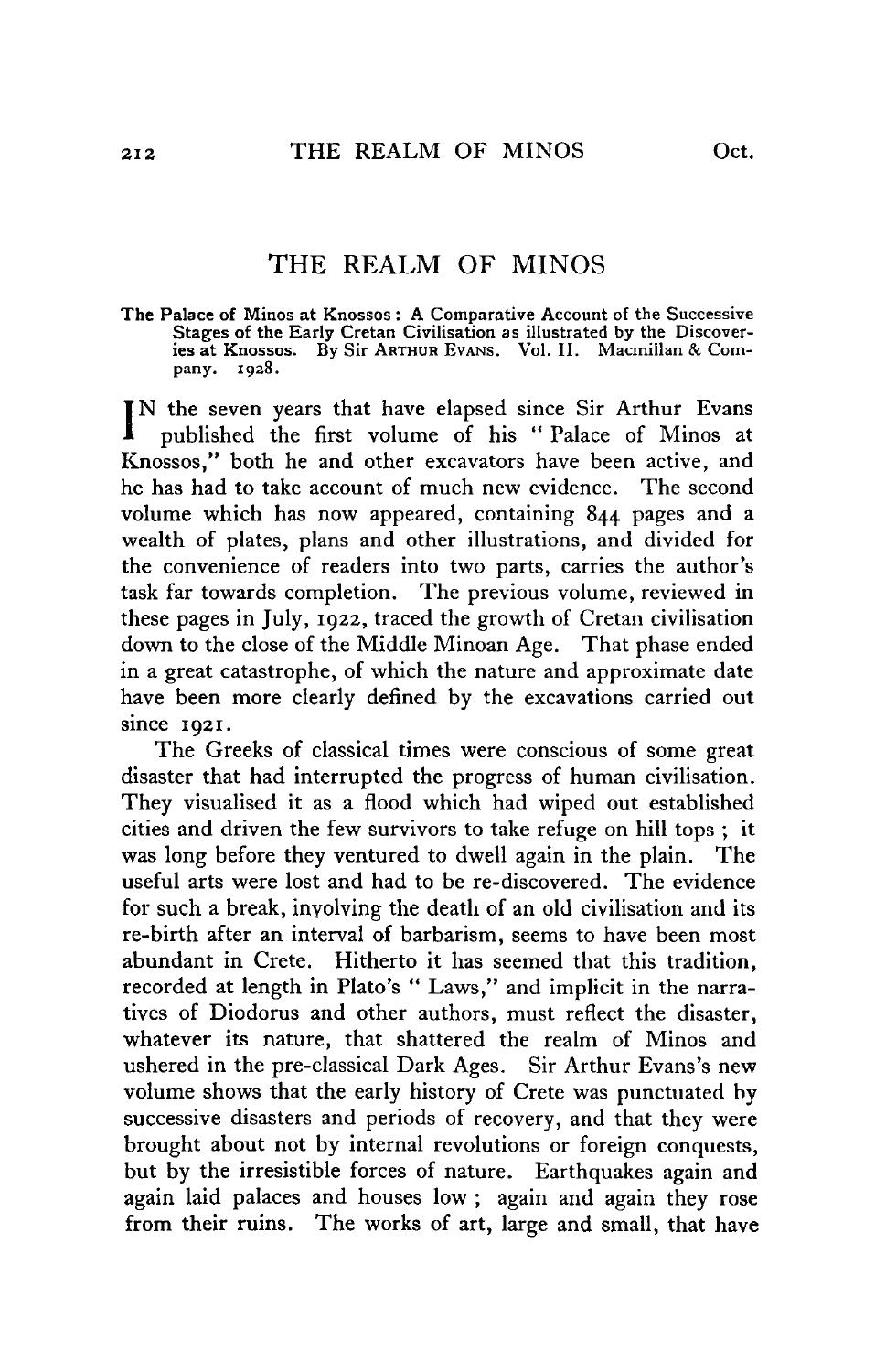been recovered from the precincts of Knossos were submerged in these periods of collapse and re-building. The fact that they are less abundant at Phæstos may mean that the southern region, though not immune from such shocks, suffered from them less often.

The author recounts his own experiences in the earthquake that visited Candia in 1926. As has generally been the case, the Candia district suffered more severely than the rest of the island.

According to the medieval and modern records, nine specially destructive earthquakes took place in Crete in six centuries and a half. That space of time almost exactly corresponds with the duration of the great Minoan Palace in its successive phases, and we are almost bound to infer that the same natural forces must largely account for the signs of ruin that here mark successive stages of the building.

The most disastrous earthquake of the series befell Knossos towards the close of the Third Middle Minoan Period, between 1575 and 1550 B.C. The palace at this time was a stately pile rising to a height of three storeys and hemmed in by the clustered dwellings of well-to-do courtiers and humbler folk, the latter being tower-like structures with a closed basement containing storerooms and an entrance at first floor level. One had been occupied by a maker of stone lamps and his workshop was found as he left it, wrecked by huge blocks, some more than a ton in weight, which had been hurled from the adjoining palace wall. In two angles of an adjoining house curious sacrificial deposits were found, each consisting of the head and horns of a large ox and a portable terra-cotta altar, similar to the tripod altars found in such numbers in the Mission Warehouse at Niru Khani, to be described presently :—

These sacrificial relics, thus ranged on the floor of the basement chamber, could have only one signification. The methodical filling-in of the ruined building, and its final relinquishment as a scene of human habitation, had been preceded by a solemn expiatory offering to the Powers below. Its character recalls the words of the *Iliad* " in bulls doth the Earth-shaker delight."

The author discusses the part played by repeated experience of earthquakes in shaping Minoan religion. The subterranean " pillar crypts," constantly present in Knossian houses and associated with lustral basins, double axes and other religious emblems, lead him to believe that the Minoan Mother Goddess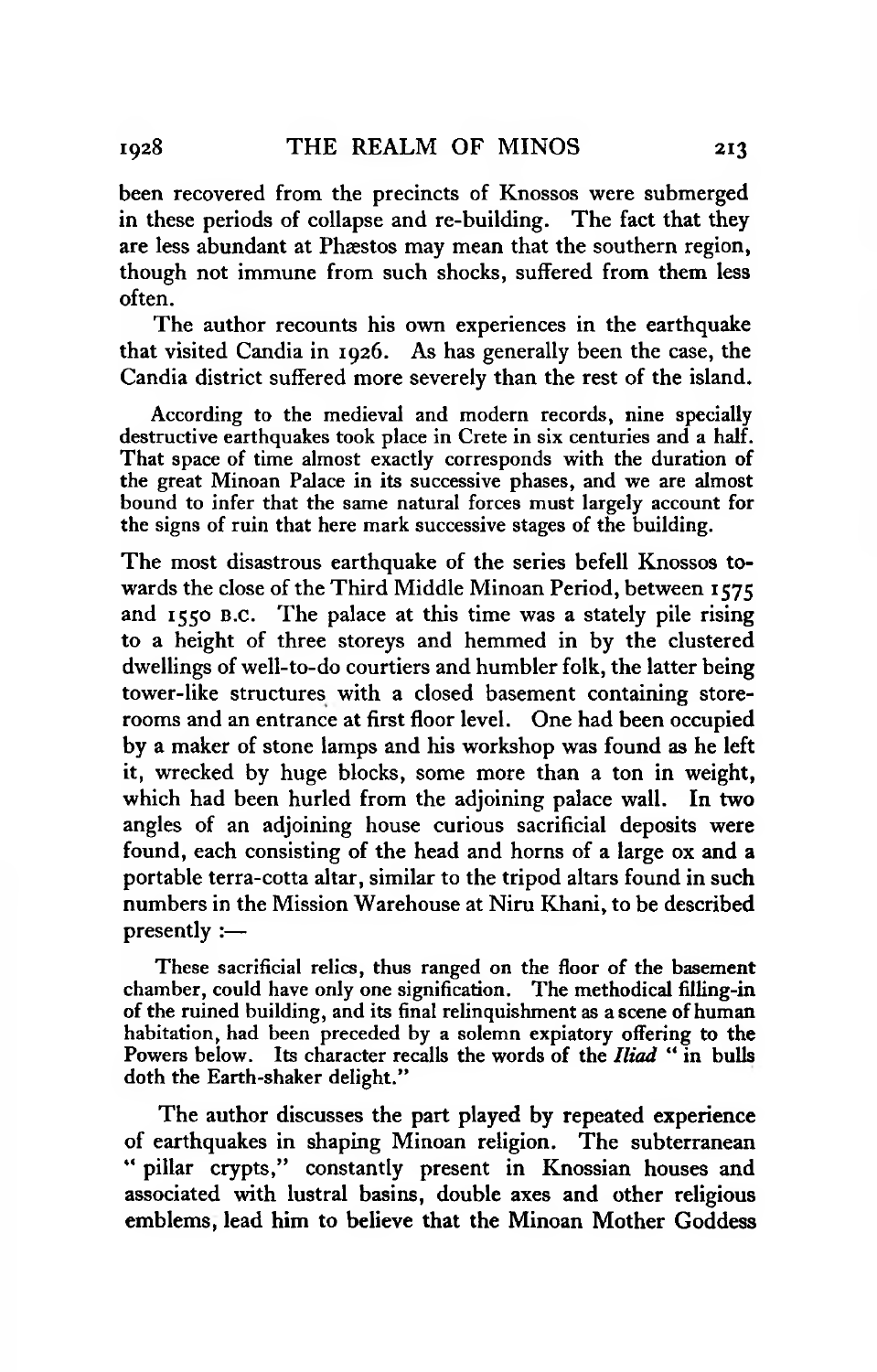was worshipped in these dark chapels as a protector against earthquakes, a " Stablisher " of these " Pillars of the House." He connects the sacrifice of bulls in this connection and the delight of the Earth-shaker in such victims with the widespread belief that earthquakes are brought about " by some huge beast beneath the Earth," often imagined as a bull.

To one who has experienced the tossing and listened to the muffled roaring from below, this popular explanation of earthquakes seems natural enough, and it may well have affected the primitive religion of Minoan Crete.

The extent of the ruin wrought by this exceptionally violent earthquake has become clear through the intensive work of recent seasons. For all its splendour, the Late Minoan palace was a reconstruction on a somewhat diminished scale, bearing marks of haste and acquiescence in the second-best. Where the substructures had been ruined the new walls were set back and the area curtailed.

An impressive architectural feature of the older palace had been a Stepped Portico, leading to the south-west angle of the building on the hill-top from a bridge in the glen below. Signs cut on the great blocks show that it was planned and constructed at the same time as the palace, to which it was the principal means of access from the south. It seems to have been completely ruined by the earthquake and not re-built. On the other hand the bridge contemporary with it, and a viaduct on the south side of the gorge, remained in use at any rate down to the final abandonment of the palace. The south entrance, to which these elaborate approaches led, was in fact the terminus of a main road which linked Knossos not only with Phæstos, capital of the fertile Mesarà plain, but with ports on the Libyan Sea. The survey of this road-system, carried out in 1923 and later years, was work in which the author long ago proved his skill when he explored the forgotten Roman roads of Bosnia and Albania ; he has traced this Bronze Age highway and its branches with the same persistent sagacity. The surviving fragments are twelve to fourteen feet wide, upheld by massive retaining walls of undressed blocks. Sometimes there are two such walls, one above and one below, where the track runs along a shelf on a hill-side. Similar Minoan roads have been noticed both on the north and south sides of the mountainous backbone from the centre to the east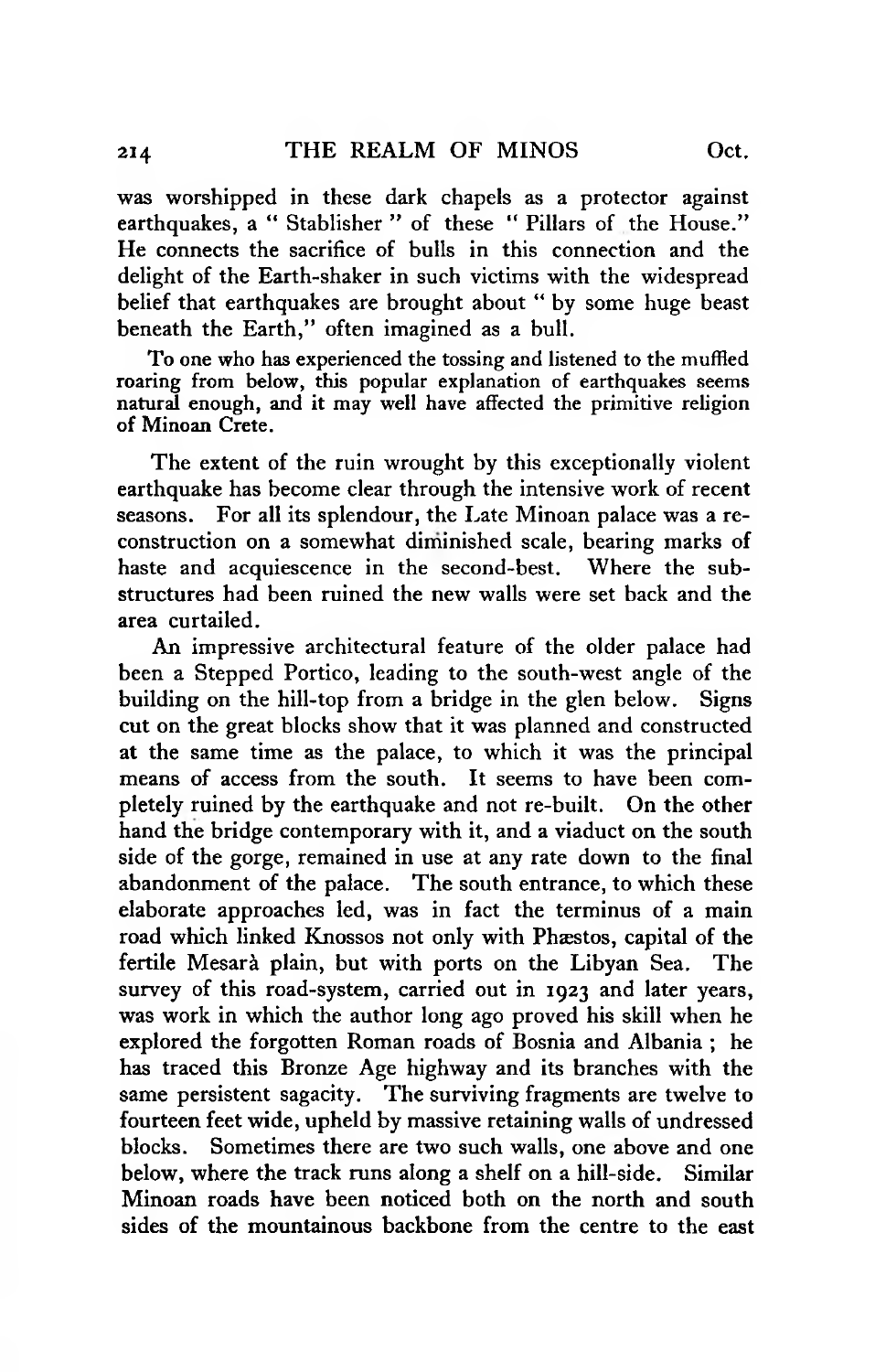end of the island ; about Minoan settlements and lines of communication in western Crete much less is known. On the mainland roads of similar construction extend from the shores of Argolis, past Mycenæ, to the Gulf of Corinth, whence a short sea passage led to the Bœotian port of Dombrena, rich in prehistoric remains. It was doubtless by this route that goods were brought to Mycenaean Thebes, not only from Crete, but from Egypt. Waggons drawn by oxen served for heavy transport, and from the Late Minoan period onwards light two-wheeled carriages drawn by a pair of horses were used by people of rank, " chariots " for which fresh uses were soon to be found on the battlefield and the racecourse. The ass reached Crete earlier than the horse, and was used as a beast of burden, but it was long before either was ridden. In older days palanquins carried by servants had been the only means of luxurious travel, and they were retained for ceremonial purposes, as appears from a wall-painting that shows such a chair borne by white-robed priests.

We have descriptions of roadside inns in classical literature, but their actual remains are scanty. Neither the Greek nor Roman world has left us anything comparable with the hostelry built for Minoan travellers on the south side of the Vlychià brook, looking across it to the palace hill. The story of its discovery is itself a romance, too long to relate here. It consists of an outer yard bordering the road, behind it a long range of buildings, stables on the east with cobbled floors and bins containing carbonised corn, rooms for the reception of guests on the west. A broad passage led from the open yard to a paved inner court, and two-thirds of the breadth of this passage was occupied by a shallow tank in which the wayfarer washed his feet before passing in. If he wished to return and watch the traffic on the road, he could sit in a Painted Pavilion, raised five steps above the front yard and connected by a small door with the inner court. Much of the painted stucco from the walls of this *loggia* survives, and the decoration can be re-constructed. The walls were divided into panels by pilasters painted to represent wood. Six feet above the ground was painted an architrave of the same yellow colour, and above that a frieze, 11ins. broad, representing a subject chosen, the author thinks, to give " an anticipatory assurance of good cheer," like the pictures of game in an old Dutch dining-room— a frieze of partridges, dozens of partridges, with a hoopoe here and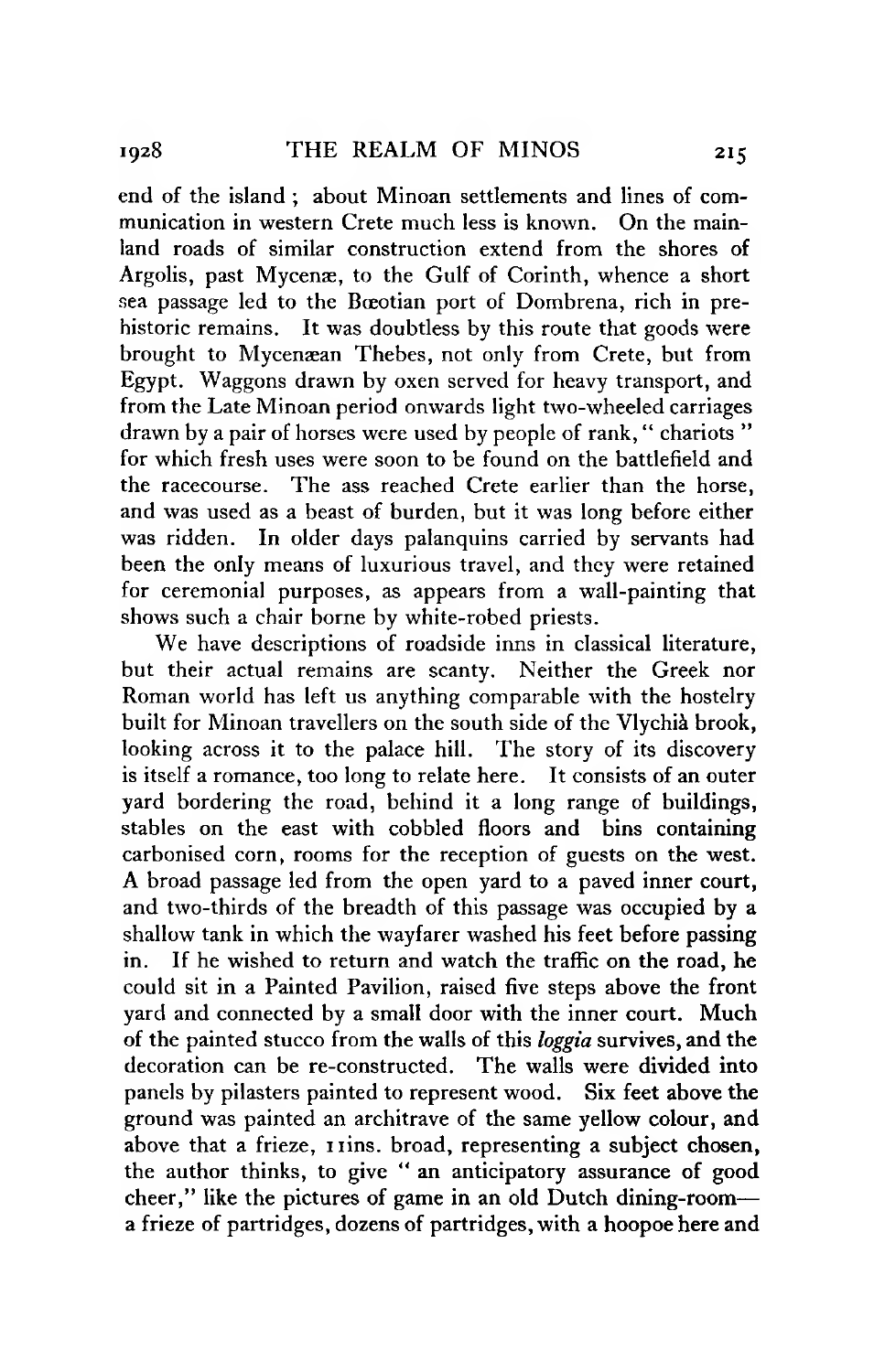there for variety, set in a conventional landscape strewn in places with brightly banded pebbles and divided up by irregular masses of rock. The style is quite different from that in the House of the Frescoes, described above. Here the birds are everything, the rest mere background. Sad to say, the hoopoe " is still regarded as a special dainty " in Crete.

The stone bath, which the excavator has now restored, measured 6 by  $4\frac{1}{2}$  feet, and was deep enough to immerse a man's legs to the knee. Jutting slabs formed seats for the bathers. The in-flow and out-flow of the water was skilfully managed ; " no less than six ducts of various kinds contributed to the water system of this single chamber. It would be hard to find a better example of the Minoan delight in hydraulic devices." The room itself had been painted like the adjoining pavilion. On the other side a doorway from the yard led to a more private room containing clay hip-baths, for which water had been heated seemingly by wood fires. Beyond this point the façade turns at a right angle, and here there was found an underground spring chamber with a central basin, in which water welled up from a layer of pebbles. The margin of the basin at the entrance had been worn away by prolonged dipping of water-jars. A niche in the back wall was evidently intended to hold a lamp or possibly a candlestick, like one of variegated limestone, delicately carved, found not far away.

The earlier type with its expanding receptacle round the socket, recalling an old-fashioned bedroom candlestick, is a derivation of a proto-dynastic Egyptian form, and is evidently designed for guttering wicks like those of tallow candles. But the proportionately taller and more slender form before us recalls rather the silver services of our grandfathers' tables, and was surely intended for a stick of superfine material, such as wax.

This tiny chamber had undergone vicissitudes. At the close of the last palace period it became choked with debris and was disused. Then, after a long interval, later dwellers on the site appropriated it as a shrine. In the upper part of the mud of the basin was a round hut-shaped urn, containing the figure of a goddess with uplifted hands, and quantities of incense vessels and clay bowls containing carbonised grains of olive were found piled within the cell or in front of the entrance. This local cult is assigned to the period 1200-1000 **b**.**c**.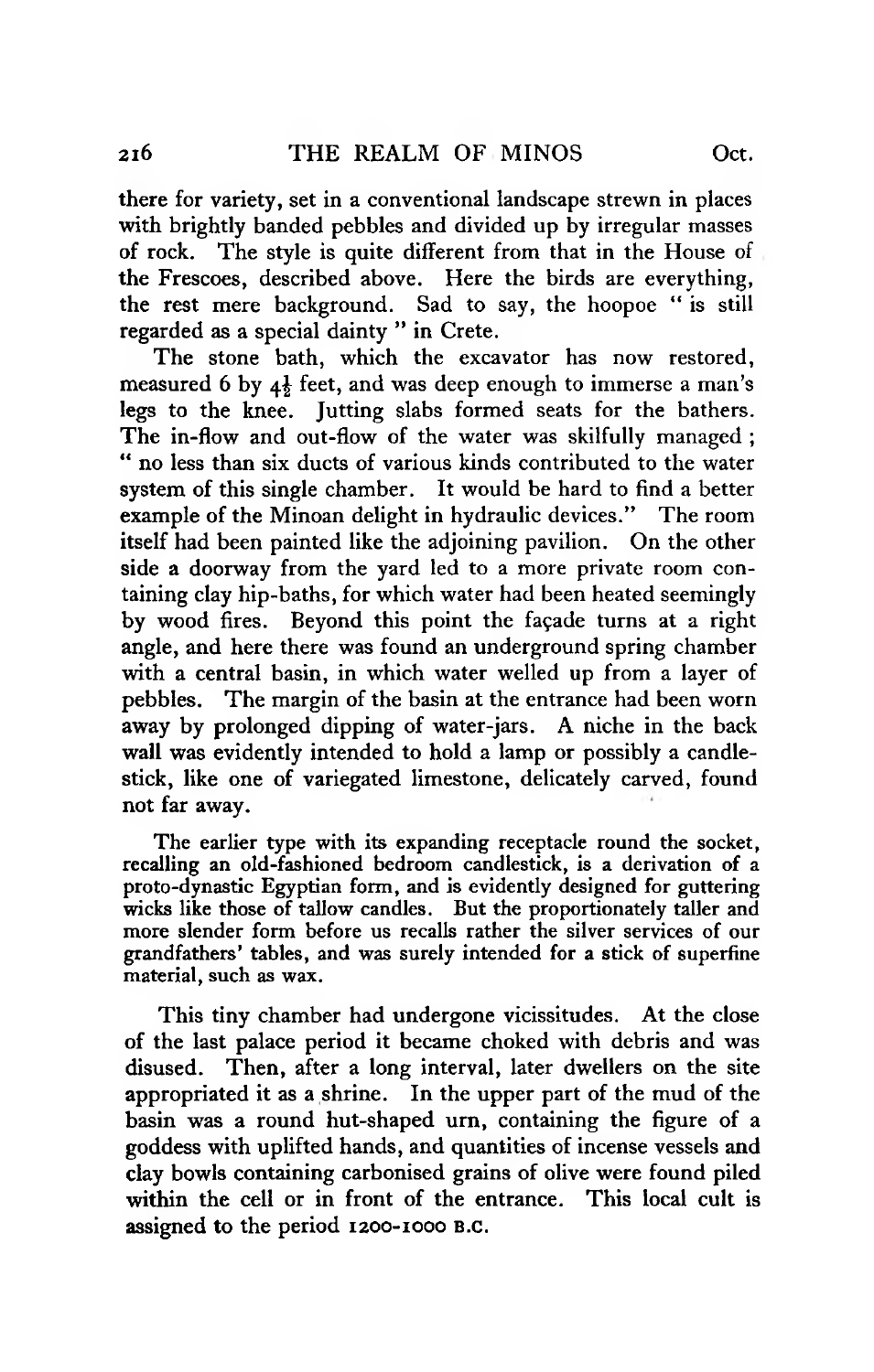Thanks to the infiltrations from the gypsum springs above, the waters of which strayed from their channel in that age of ruin, the contents of the little chamber, though so near the surface, were closed, like fossils in a petrified block, for another three thousand years. The difficult process of clearing out the interior itself restored the structure —so perfectly preserved by this natural action—to its original function as a Spring-Chamber which it had fulfilled before it became a simple sanctuary cell. With the living water once more welling from the basin, and the stone lamps that once lit up the vault replaced on their ledges, this little chamber, sealed up thus by the hand of Nature herself, brings with it a strange revival of the past.

This worship at a spring was something new in Minoan religion and seems to mark the turning-point to Hellenic practice. Settlers from the mainland may have brought the custom of well-worship with them, and their sense of dependence on the goodwill of some power responsible for the water supply would be heightened in a land less well supplied with springs than that from which they came. Sir Arthur is convinced that in the Minoan period this was not primarily a religious building, but a " caravanserai," or rest-house for travellers arriving at the palace from the Great South Road.

A viaduct crossing the wide ravine has piers worthy of a Roman aqueduct, but in place of arches they supported a series of corbelled courses, brought together at the top to carry a lintellike slab. At the bridge-head on the north shore a passage-way for privileged guests diverged to the right and mounted by the stepped and pillared portico already described. Ordinary traffic bore to the north-west, skirted the palace and its western entrances, and continued northwards to the harbour town. This imposing south façade and its approach were flung down in the earthquake that ruined the older palace, and the builders of the new palace left it as it lay.

The rebuilding must have occupied much of the sixteenth century. Undaunted, the rulers of Knossos set to work to rebuild the chief seat of their dynasty and their national religion on its hallowed site. Repeated disasters must have taught them that the region round Knossos was peculiarly liable to earthquakes, and that the hill on which their palace stood, largely composed of the debris of older settlements, offered no secure foundation. But religious conservatism tied them to the spot. Fresh studies have elucidated not only the ground plan of the new palace, but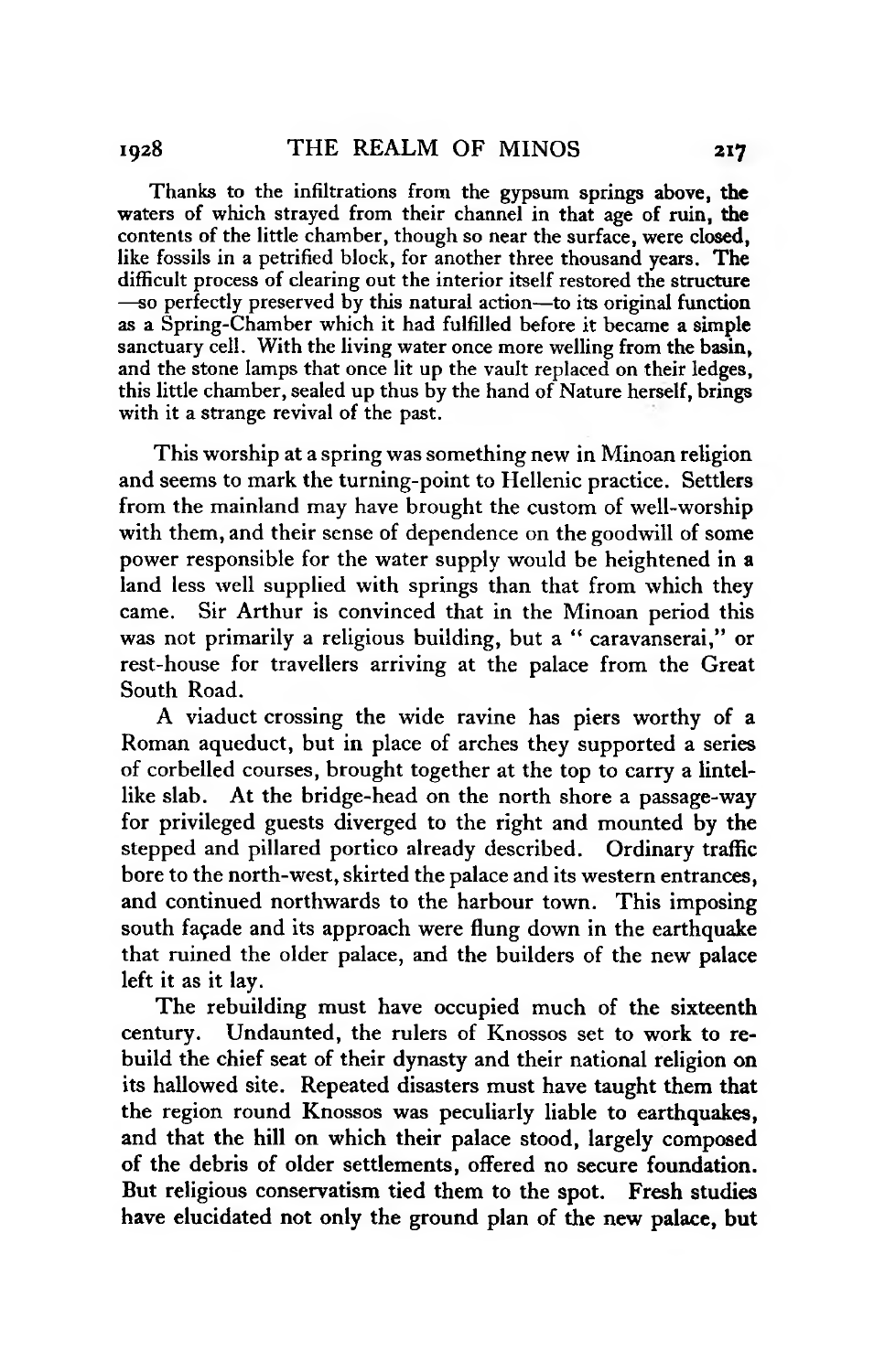its relation to its predecessor and the probable planning of its upper storeys. The wall paintings, skilfully reconstituted by the Gilliérons, father and son, furnish clues to the scheme of decoration. Large scale plans and architectural restorations bring before our eyes a building full of vistas, rich in light, shade and colour, with massive columns and piers that give an impression of enduring strength. In fact however the structure of the walls was inferior to that of the preceding age. Old material was used inferior to that of the preceding age. wholesale, and walls constructed of broken blocks and rubble and clay were masked beneath a covering of painted plaster. first stage is marked by the building of private houses for the use, it may be, of members of the royal house or of high officials. Some of them encroach on the palace site, and must have been built when some progress had been made in clearing the ruins.

The decorations of these houses, built at the beginning of the New Era, continue the naturalistic Middle Minoan style. Sir Arthur places the transition to Late Minoan about twenty years after the earthquake ; perhaps about 1550 B.C., when a new ceramic style (late Minoan La) makes its appearance. Six of the seven coloured plates in the new volume illustrate wall paintings, including some of exceptional beauty and interest that have only recently been reconstructed. It is plain that the vivid representations of animals, birds and plants, found on minor works of art, were inspired by frescoes on the palace walls, and that the painters of these did not merely reproduce a few conventional types but worked in direct touch with nature. The most wonderful and novel series of these wall paintings comes from the House of the Frescoes, discovered in 1923. This " cultured home of a small burgher " lies on the western margin of the West Court, and is of modest dimensions, as Minoan houses go, about 55 by 38 feet. Its owner, a lover of nature, chose to have his walls covered with friezes that recalled hill-sides bright with spring flowers, and for contrast the exotic beauties of a palace pleasureground.

Their preservation is due to an odd chance. The upper rooms which they once adorned were destroyed long ago—the Greek and Roman city extended over this part of the site ; but while the house was still inhabited some Minoan owner had stripped the walls, presumably with a view to redecoration, and stacked the fragments of painted plaster in a basement room.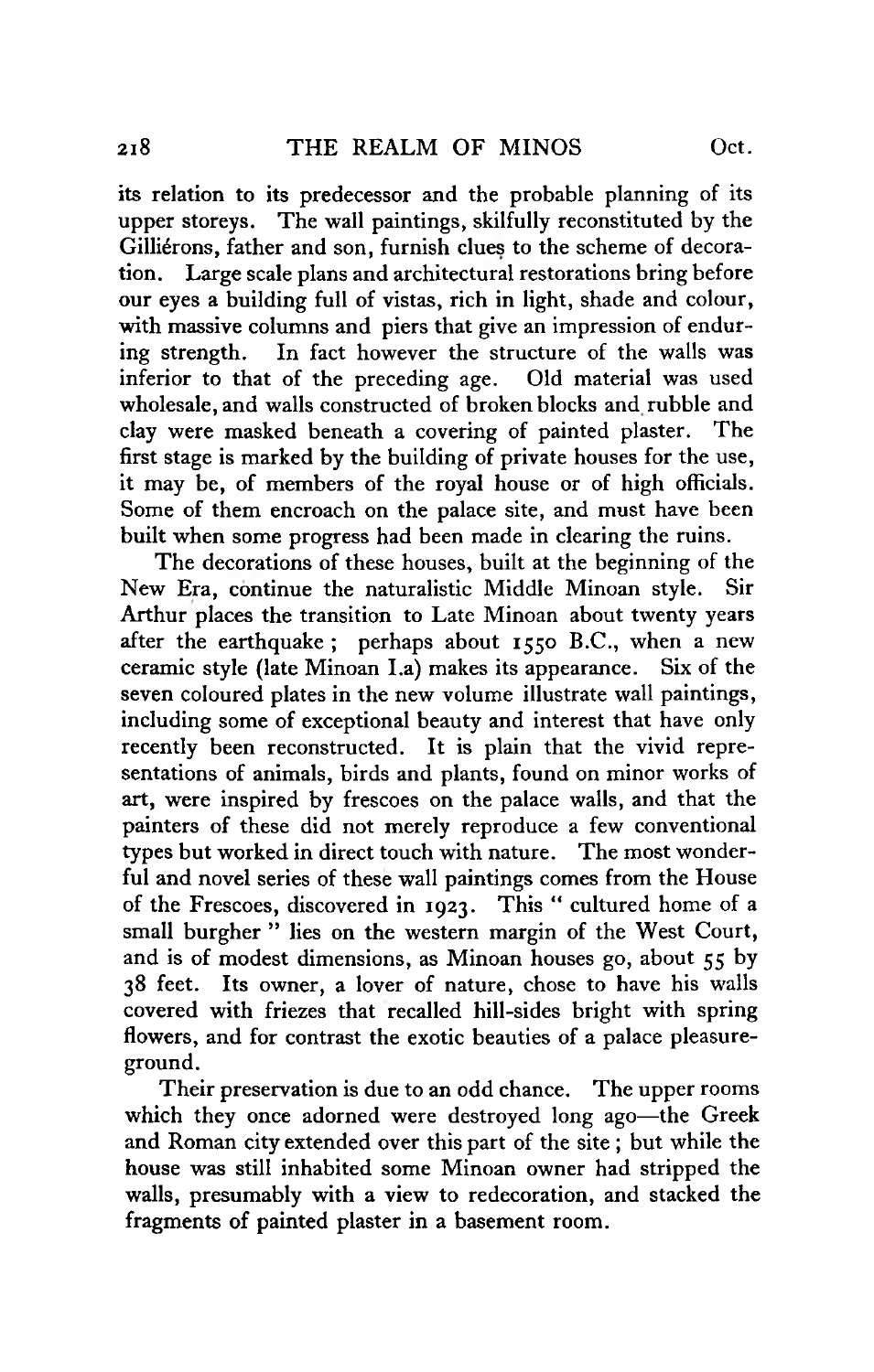The pieces were mostly so thin and fragile that it was little short of a miracle that they should have been preserved at all. Their average thickness was about 4-6 millimetres, without any rougher stucco backing, as if the plaster had been laid directly on a clay surface. A few fragments were no more than 3 mm. thick. The mean width of the pieces as squared was, so far as could be calculated, about 23 cm. (*c*. 9m.). Had they been simply flung down, such delicate slips would have been pulverized. It is therefore evident that the pieces must have been carefully removed, and piled in layers on the heap, with the face upwards or downwards, indifferently. . . . At one place I counted thirty-four distinct layers.

The removal, preservation and piecing together of these fragments was a work of infinite patience. The small size of the house, in which no room measured more than sixteen feet by ten, justified the hope that this " jig-saw puzzle on a large scale " might be recomposed into its original panels ; in the end the essential parts of four such panels and a series of minor details have been reassembled and put on record.

For pure naturalism the palm belongs to a fragmentary panel with a border of fantastic rock-work.

From the rocks spring wild peas or vetches—the pods shown simultaneously with spiky flowers, clumps of what seem to be dwarf Cretan irises, blue fringed with orange, and—for variety's sake—rose edged with deep purplish green. To the left, for the first time in Ancient Art, appears a wild rose bush, partly against a deep red and partly against a white background, and other coiling sprays of the same plant hang down from a rock-work arch above. The flowers are of a golden rose colour with orange centres dotted with deep red.

From behind one of the rocks rises a blue bird, evidently a " roller," a bird with greenish-blue plumage, which is still to be seen in Crete. Other panels show such typical growths as the Pancratium lily, the myrtle, clumps of crocus (prototypes of wellknown ceramic designs) and sprays of ivy, for which the author claims a religious significance.

We were already familiar with a class of Cretan designs in which living subjects are framed by a border of rocky landscape, above and below. Such borders were often and fittingly used to frame marine subjects ; the sculptor or painter had in mind the fretted coastline, the rock pools in which cuttlefish lie in wait for their prey or nautili ride as if in harbour. On the other hand, anyone who knows the mountain villages of the interior and the luxuriant gardens formed by terracing wherever water is available,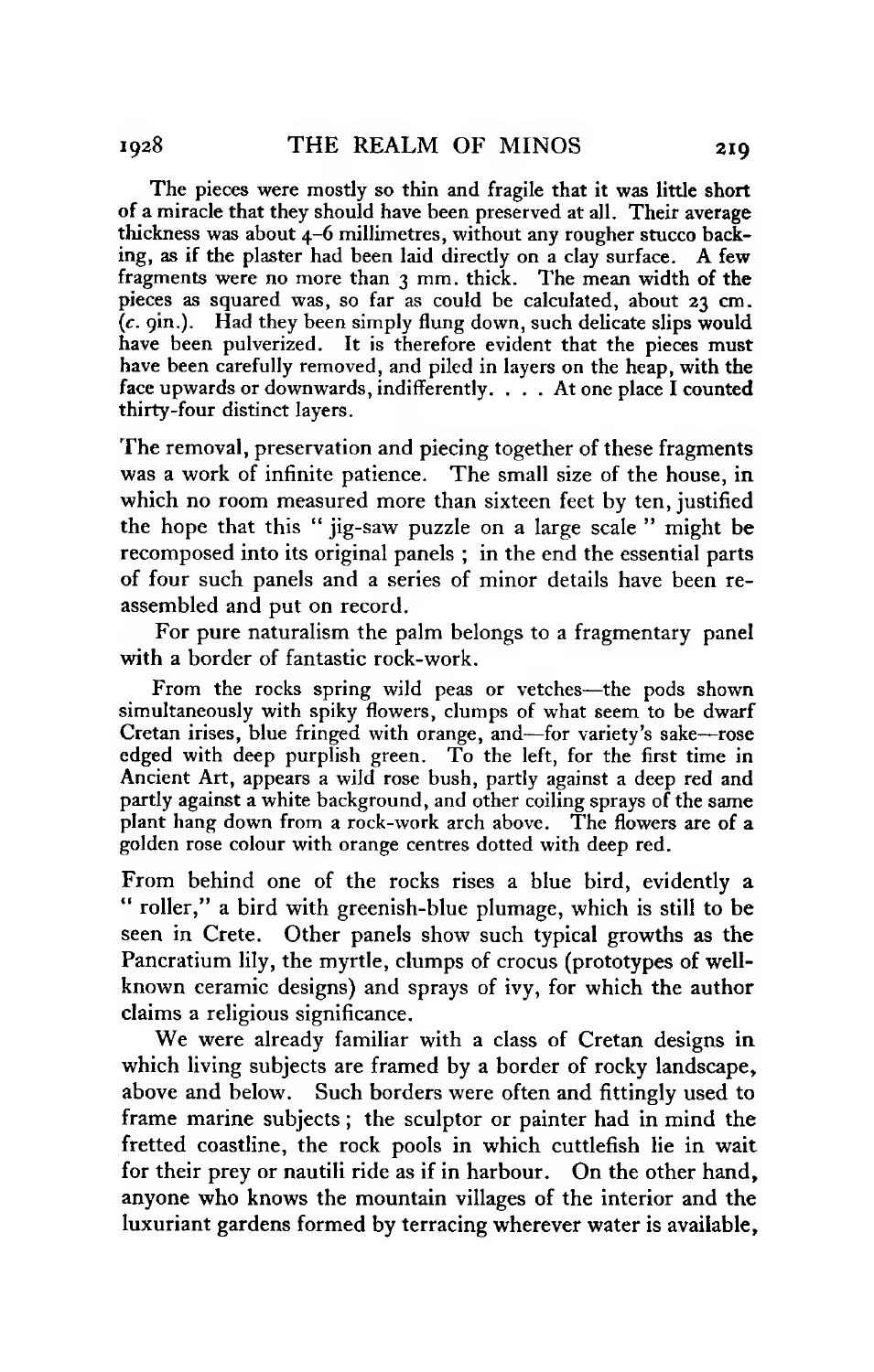must be reminded of them when he looks at the ivy-hung, flowertufted rock walls that furnish a setting for the picture of the blue birds. Just as the painter at Hagia Triadha showed exotic pets, a pheasant and a cat, in such a landscape, so in the House of the Frescoes there were panels showing monkeys at play in a rocky garden or in a thicket of papyrus. The painter of these scenes was certainly familiar with Egyptian wall paintings, but their most characteristic feature, the isolation of the figure within an encircling band of green and brown, is found only once in Egypt, in the tomb of Kenamon at Thebes, in which various animals are shown " in separate compartments surrounded by desert belts of sand and shingle." The author asks on which side was the indebtedness. Mr. N. de Garis Davies, who studied and copied the paintings of this tomb, had already noted its originality and suspected " that this Da Vinci of Thebes came from a northern school." Further knowledge of Cretan painting may some day enable us to decide how far the freedom of Minoan art re-acted on that of Egypt ; in this case the Theban painting must be at least a century later than the Knossian.

The grouping of flowering plants and shrubs among miniature crags and pinnacles of coloured stone suggests an almost Japanese development of picturesque gardening. The rock-surfaces often *"* present the appearance of brilliantly veined agate or of artificially coloured onyx sliced and polished," as though the painter were copying the fantastic markings of stone vases, such as Cretan lapidaries had long been accustomed to carve in native and foreign materials. This delight in variegated stones makes it likely enough that they were used for artificial rock-work in Minoan gardens, just as the water that irrigated them was displayed in artificial fountains ; for fragments of fresco show jets of water spouting upwards and spreading in a rain of falling drops. Such devices, the author points out, seem to have been unknown alike in the ancient empires and the Greek world until the Hellenistic period.

Yet in Minoan Crete, where everything connected with the flow of water had been practically considered from the earliest times and abstruse hydrostatic problems empirically solved, the appearance of an artificial fountain should hardly excite surprise. Already, in the elaborate system of water-supply of the earliest Age of the Palace, advantage had been taken of the natural law by which water finds its own level, and water-pipes had been devised that anticipate the devices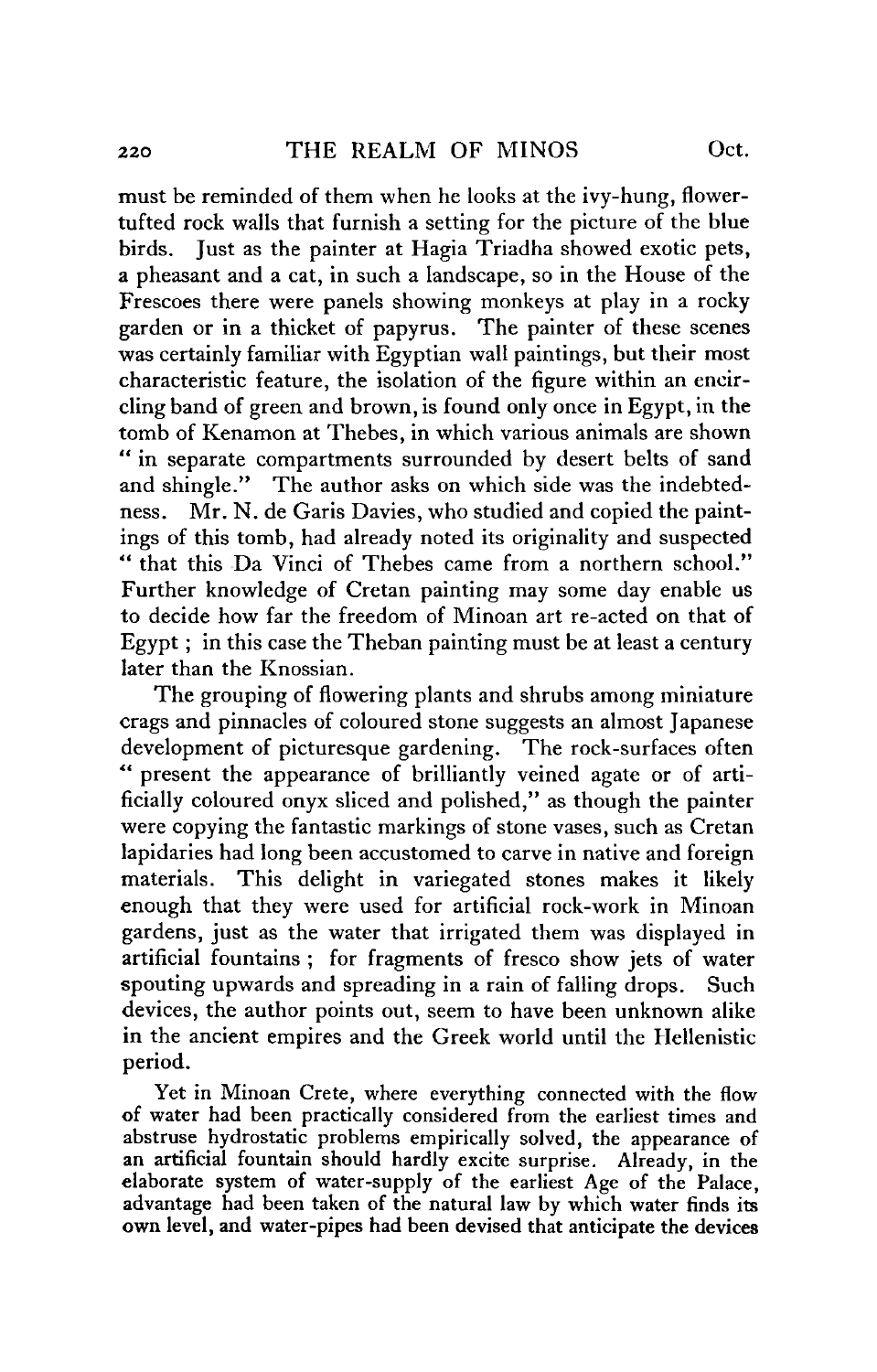of modern engineering. At the beginning of the New Era, to which the " House of the Frescoes " owed its construction, such a refinement of hydrostatic science as the use of parabolic curves for water-channels is repeatedly illustrated among the remains of the Palace.

It would seem, then, that some of these pictures reproduce veritable rock gardens, maintained through the summer heats by irrigation and enlivened by leaping fountains ; and it is in keeping with their luxurious artificial character that some of the birds and animals that people them are natives of foreign lands. May not the sea-pieces with their borders of cut pebbles and yellow sand contain reminiscences of an aquarium where marine creatures were kept in semi-natural conditions ?

Knossos in the Late Minoan Age was not only a richer and more powerful, but a more populous city than her Greek and Roman successors—a city of 100,000 inhabitants, at least—the first such agglomeration on European soil. Even to-day, after many seasons of exploration, the extent of the town is imperfectly known. That of the palace itself is now better defined. Wellappointed houses, reproducing in miniature the architecture of the palace, have been found enclosing it on all sides. Several of them have as an adjunct to their principal hall a raised tribune or dais with a seat evidently intended for the master of the house ; whether he used it in some official capacity, as judge or tax-gatherer, or merely to emphasise his dignity as ruler of his own house, we cannot say. It appears that each head of a family officiated as priest under his own roof, for most of these houses have a pillar crypt and signs that a cult was maintained within it.

New light has been thrown on the development of this religion by the recent excavation of two important sites just north-east of Knossos. The first is a palace at Mallia, a village on the coast fifteen miles to the east, which has been excavated by the French School at Athens. Built at the beginning of the Middle Minoan Period, and therefore contemporary with the older elements at Knossos, the palace at Mallia preserves its original plan almost unaltered. Here, too, from the first there was a complex of rooms enclosing a central court. There was a pillar room, used for ritual purposes, and a range of storerooms for grain, oil and the like. The court was bordered on two sides by porticos, while another side was interrupted by a *loggia*, approached by four steps and supported, like the front of a distyle temple, by two columns.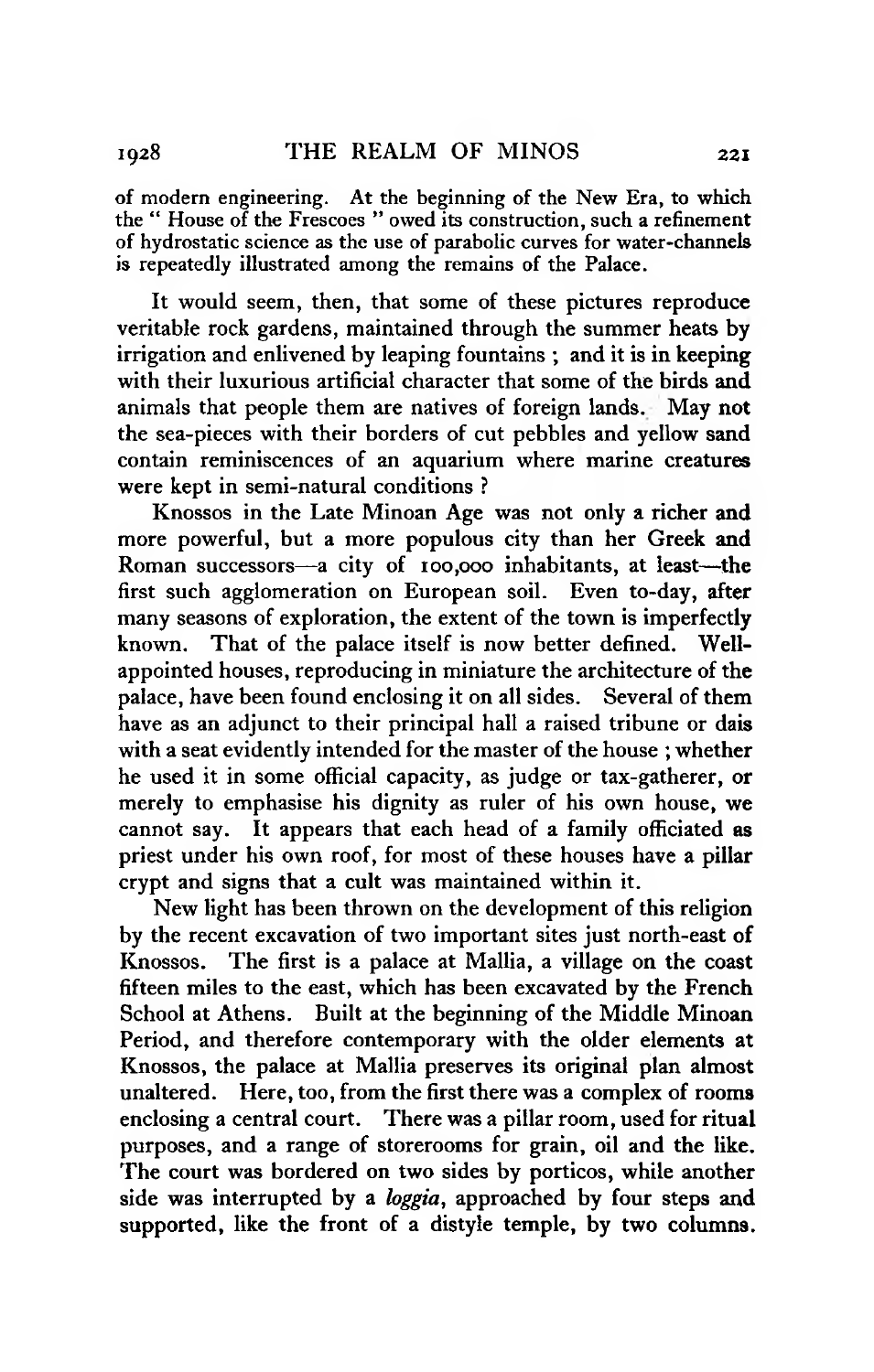In an adjoining recess were found, along with a painted vase of the earliest Middle Minoan date, a magnificent bronze dagger and sword and a carved stone axe, clearly of ceremonial character. The dagger is a characteristic weapon of this early period, its hilt enriched with thin gold plate. The two weapons found with it are far more remarkable. The one shows that Cretan armourers had made astonishing progress in their craft, while the axehead, partially carved into the likeness of a leopard, has unexpected Oriental affinities.

The sword, as in the case of all early weapons of the class, is of the rapier or thrusting kind, in conformity with its origin from the dagger type. But what extraordinary development in its length has here taken place ! Only those who have made some special study of the gradual evolution of this weapon can fully appreciate the fact that we have here in Crete, by the close of the Third Millenium before our era, a sword which, with its pommel, was almost a metre long—exceeding by a good fifth the longest Bronze Age swords known in Europe, all of which it long precedes in date. Its hilt is  $2I \text{ cm}$ . (8 $\frac{1}{2}$  inches) long, of gold-plated ivory, terminating in a facetted knob of rock-crystal, with here and there a glint of amethyst. This magnificent weapon is indeed a Minoan " Durendal "—the craft of Dædalos here forestalling that of Weland.

The axehead, carved in brown schist, has a tapering blade on one side and on the other the head, shoulders and forelegs of a leopard, wearing a collar and body harness, which " points to a beast made use of for hunting." The decoration of linked spirals and chevrons conforms to that of the bronze weapons and suggests a common place of origin, presumably in Crete. Sir Arthur shows by comparison with Persian, Sumerian and Hittite examples, that this axe bears a near resemblance to ceremonial weapons of Western Asia and would derive thence the framework of the society, over which the chieftain who wielded it ruled. He sees in the sword and the sacrificial axe the emblems of temporal and spiritual dominion, and infers that Mallia, like Knossos, was the headquarters of a Priest-King. It is difficult, however, to believe that the palaces of Knossos and Mallia and Tylisos, which lie within a few miles of one another, represented independent communities ; rather it appears that the magnate of each district was the subject of a supreme king, and was the religious head within that area, just as each citizen seems to have been in his own house.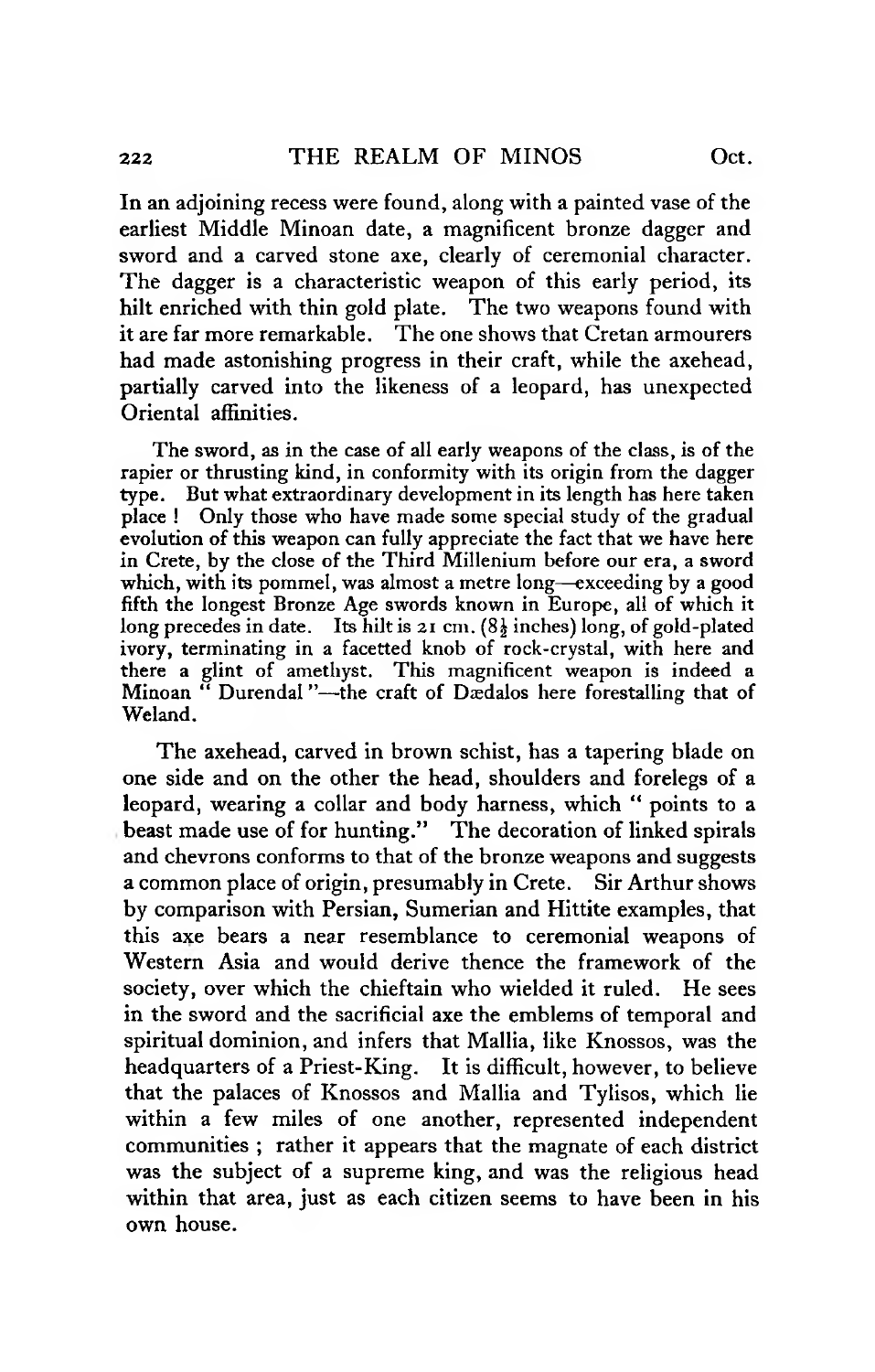The second site that has yielded information about Minoan religion is a settlement between Mallia and Knossos, at Niru Khani, seven miles east of Candia, where Minoan houses and quarries can be traced for more than half a mile along the coast. There are remains of a mole jutting out to sea ; near its startingpoint the Cretan archaeologist, Dr. Xanthudides, has laid bare a Minoan building which may be described as a Mission Warehouse. It contained in one of its inner rooms a store of between forty and fifty tripod altars of painted clay, while another contained four bronze ritual axes of giant size, the largest being 3 ft. 10 ins. in breadth. Sir Arthur accepts the excavator's conclusion :—

. . . that the house was occupied by some Archpriest of the Minoan Cult, who superintended the fabric on the spot of indispensable ritual objects such as those described, and directed their distribution. We see, moreover, from the extraordinary dimensions of the Sacred Double Axes that they were destined for expedition to very important places. As a centre for the distribution of such objects to sites in the interior of the Island, Niru Khani, backed by a succession of rugged hills, was certainly ill placed. But the very position of the building near the head of the mole that ran out from the adjoining wharf naturally marks it as a convenient warehouse for dispatch of such objects overseas. When we remember that the period when this building was in use corresponds with that of the great Minoan expansion in Mainland Greece, it looks as if a methodical attempt had been made to provide for the spiritual needs of co-religionists in the new mainland centres, and perhaps, in view of their surroundings, for some actual propaganda *in partibus infidelium* (284).

Startling as this suggestion may seem, it is borne out by evidence which proves how completely the life of the ruling caste was penetrated and moulded by religion. In the House of the Frescoes, described above, much of the basement had been devoted to ritual purposes. Here was found a stone libation table bearing an inscription, in part identical with that on the famous libation table from the Psychro cave : a votive ladle of characteristic form and a vase bearing the sign of the double axe. Moreover the walls of some of these basement rooms had borne inscriptions in " tall bright orange characters," which suggest to the author " a comparison with the Arabic texts from the Koran that decorate the walls of early mosques." These seem like guesses, but the evidence in such matters is cumulative.

We turn to the remarkable building called " the Little Palace," lying 250 yards west of the main building and connected with it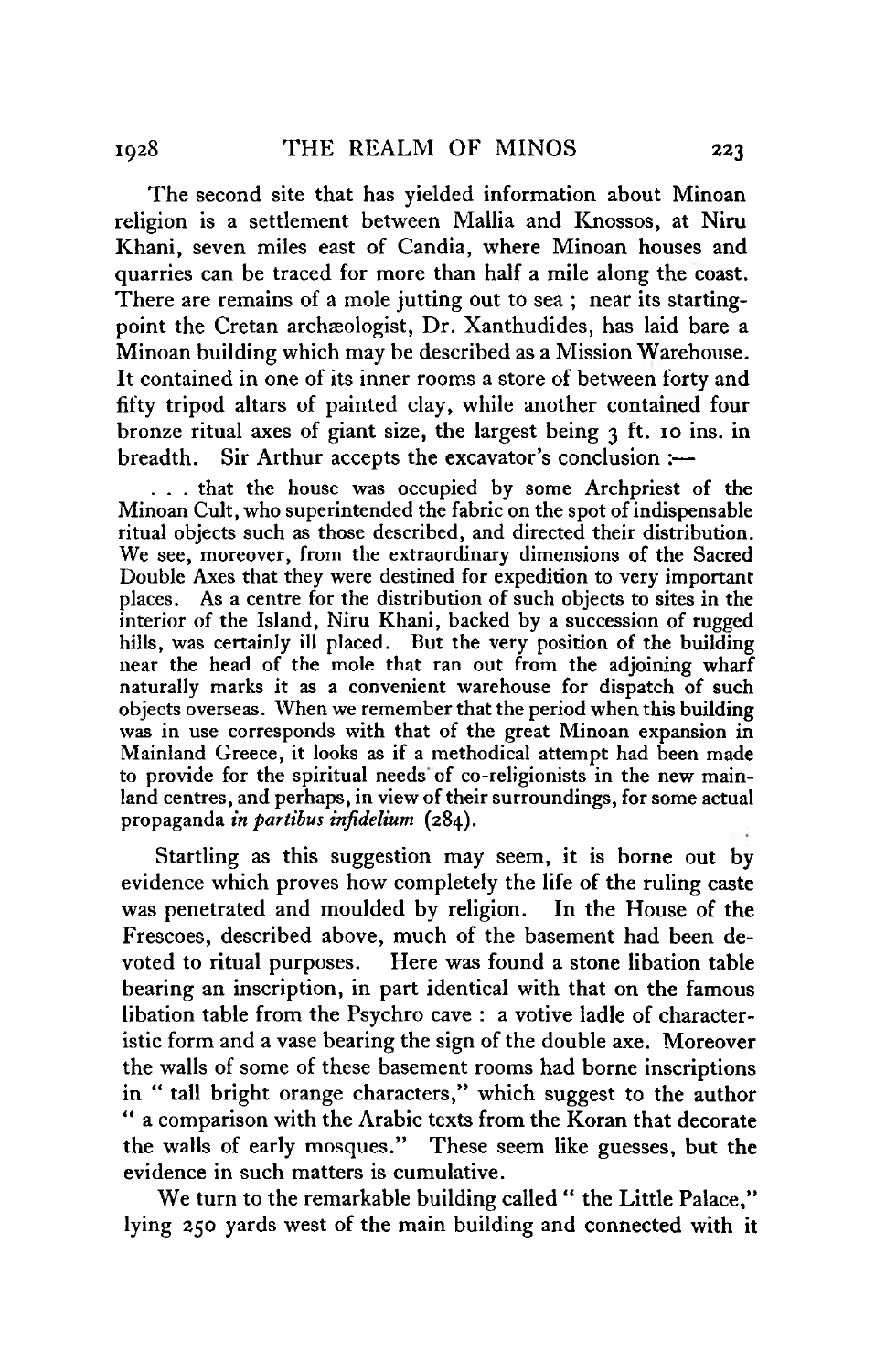by a paved road. It covered an area of 275 feet from north to south and at least 100 feet from east to west, and was built for shelter from sun and wind in a cutting in the hill-side open to the morning sun, but escaping the noonday and evening heat. Its state apartments have much in common with those of the Great Palace, the central feature being a peristyle with eight columns at its centre and the usual series of openings, closed by curtains rather than doors, between the inner and outer Megaron. Two flights of stairs led to the upper storey, which can in some measure be restored. In the south-west angle is a Pillar Crypt, unusually perfect, containing two square pillars, and from a room which must have stood above it, there had fallen the socketed stand for a sacred double axe, and a carved bull's head, both of black steatite. This head is a wonderful piece of lapidary's work, delicately chased and inlaid. The white surface of the muzzle is inlaid with *tridacna* shell, brought from the Persian Gulf, the eyes with rock crystal,

... on the slightly hollowed lower surface of which are painted the pupil and iris. The pupil is bright scarlet, the iris black, the rest of the cornea white. The crystal setting is itself inserted in a border of red jasper, which surrounds the white field of the eye like the rims of bloodshot eyelids. To add to the effect, the crystal lens of the eye both illuminates and magnifies the pupil and imparts to the whole an almost startling impression of fiery life.

This ornate head was a *rhyton,* or vase for ritual libations, furnished with an inlet behind the neck and a narrow outlet at the mouth. A similar head in silver, of the same form with gold enrichments, was found in the Fourth Shaft Grave at Mycenæ, and representations of such vessels are seen on clay tablets, which seem to be inventories of pieces of plate, at Knossos and also among offerings carried by Minoans in Egyptian tomb paintings of the Eighteenth Dynasty.

The Pillar Crypt, near which this *rhyton* was found, was not the only chapel of the kind. To the east of it lay two similar rooms, the first containing two pillars, the second three. Between each pair of pillars is a square basin sunk in the pavement to receive libations. Two ingeniously contrived stairs gave access to the outer of the two crypts ; the other must have been quite dark, like many of these mysterious chapels.

A similar basement room in the " Royal Villa," north-east of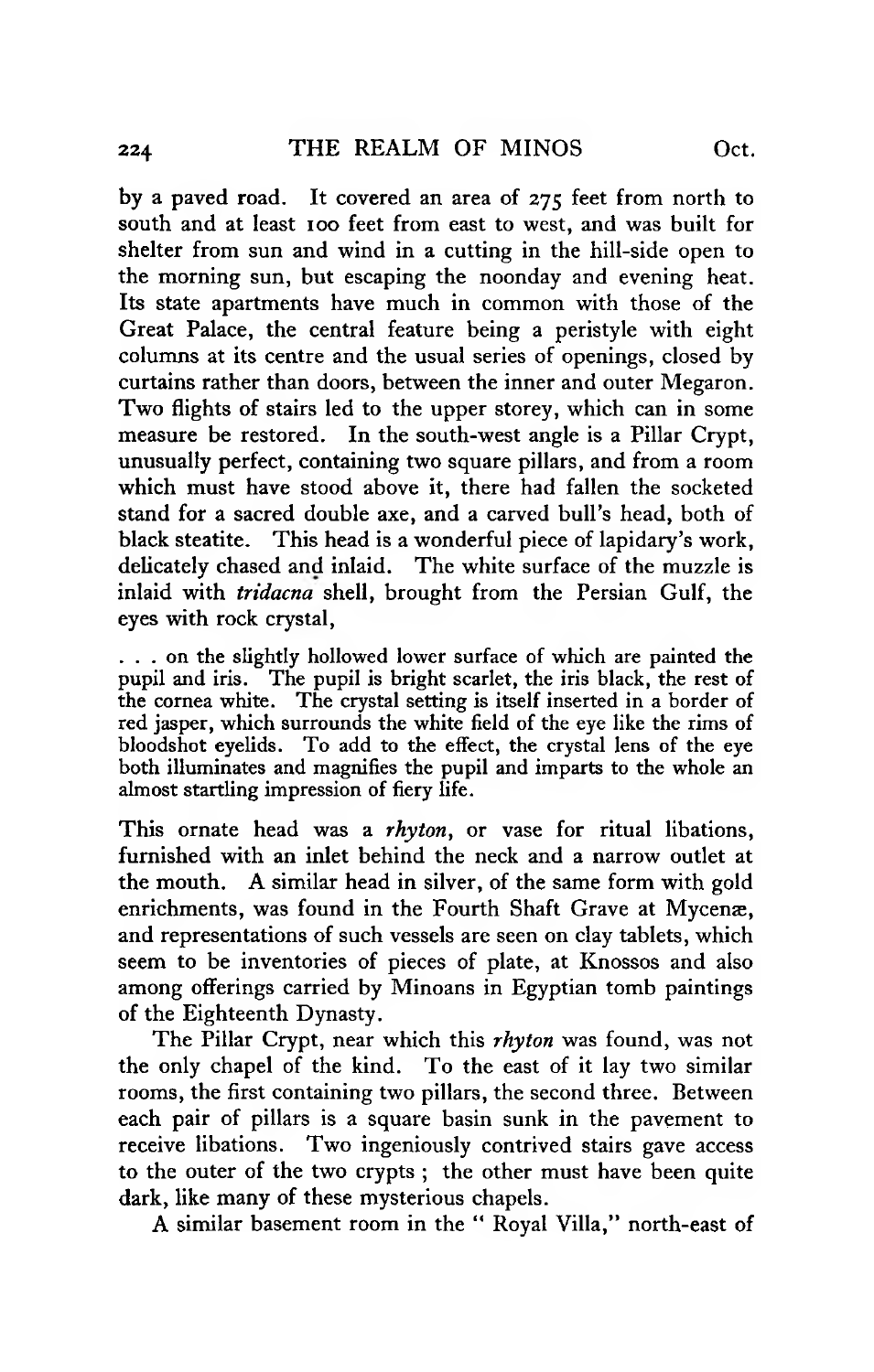the palace, shows the type in its perfection. A room 13 feet square of fine ashlar masonry, the central pillar composed of two gypsum blocks, stands on a square of gypsum pavement, bordered by a sunken channel leading to two oblong vats or basins. Here the walls are well preserved, but there is no sign of a window. Once more a special staircase gives access to the crypt from a room, perhaps a second chapel, of similar size on the upper floor.

Curious evidence of the late survival of the Minoan cult in a degraded form was found in what Sir Arthur calls a Lustral Area, adjoining the Megaron of the Little Palace. This is a room of the kind which Cretan excavators used to describe as a " bath room," a sunk compartment surrounded by a parapet which in turn supported low wooden columns. In the Third Late Minoan Period the humble folk who parcelled out among them the State apartments of the fallen dynasty turned this balustraded compartment into a shrine. They blocked the spaces between the columns with clay and plaster, and by so doing fortunately preserved a record of their convex flutings, copied from a type of Egyptian column which imitates clustered stems of lotus and papyrus. Evidence accumulates to show that these sunk compartments were used for ritual purposes, presumably ritual purifications. But the peasants who found a refuge here in the Reoccupation Period set up as objects of worship within it mere fetishes, natural concretions of stalagmite which offered some suggestion of human or animal form.

The long reign of Thothmes III, covering the first-half of the fifteenth century, witnessed close intercourse between Crete and Egypt, attested by wall paintings in the tombs of Egyptian officials and courtiers. The offerings are gold and silver vases of typical Minoan shapes, silver figures of standing or galloping bulls, ingots of copper or tin, woven belts, swords, necklaces and other objects. The author believes, however, that the painters of Thothmes III's time copied these scenes mechanically from older tombs belonging to the last quarter of the sixteenth century. Intercourse grew less as time went on.

It is interesting to compare these Egyptian friezes, representing a train of tribute-bearers, with the wall-painting of a procession that adorned a corridor in the Knossian Palace. One of its figures, preserved almost complete, is the famous Cup-bearer, a life-sized youth carrying a conical silver *rhyton.* This was but

**voi.. 248. no. 506. o**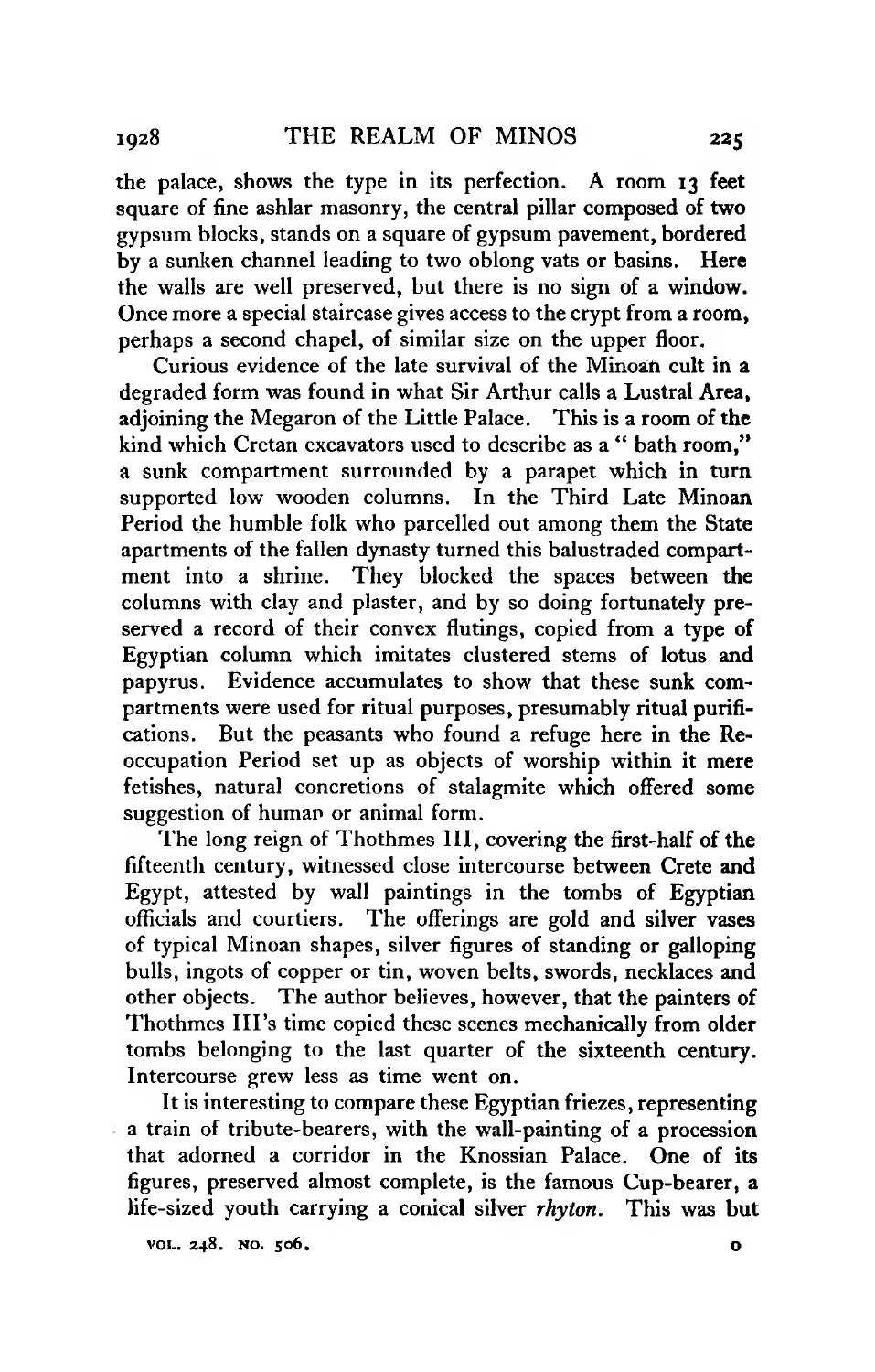one of a long series of figures carrying sacred vessels for use in public ritual before the people assembled in the West Court. It is thought that the painting was in two tiers. A restoration, drawn by Mr. Theodore Fyfe, brings out, as is done yet more vividly on the spot by a partial restoration of the two friezes, " the brilliant effect which these processional figures, one ranged above the other, must once have presented in this inner entrance hall." Entering from the south, the visitor had the painted pageant on either hand and saw before him a sunlit vista and a stairway mounting between two colonnades to the central group of state apartments.

Similar friezes adorned the walls of a corridor leading from the west porch towards the south Propylæum just described, which was widened to provide for the adequate display of two tiers of life-size standing figures. Its original decoration, appropriate to a narrow passage-way, had been a frieze of seated figures in one tier only; and whereas the subjects represented in the older period had been groups of ladies engaged in conversation or busy with their toilet, the architect of the New Era chose rather to represent a solemn religious procession.

Taking the entire length of the corridor from the east portal of the west porch to the point where it abuts on the landing of the staircase leading up from the south entrance of the palace as  $56$  metres, it appears that the number of figures on either side of this ceremonial passage-way—assuming that there were double rows—must have amounted to 224, or 448 in all, and 88 or more have been already estimated for the interior decoration of the two compartments of the Propylæum Hall. In this way we reach the total number of 536 lifesized figures, without reckoning the almost certain extension of the series to the Upper Propylæum system. It seems likely that similar processional scenes filled the back wall of the porticoes on either side of its central flight of steps, as well as the lobby into which it opened.

It was the first appearance in European art of a subject which was to become traditional and find its crowning expression in the Parthenon frieze.

The great stairway that led from the Corridor of the Procession through the South Propylæa to the central state rooms, and another leading from the west side of the central court, gave access to the north and south entrances of a central Tri-Columnar Hall, about 30 feet square, so named because it contained three columns supported by a pillar crypt below. Repeated dis-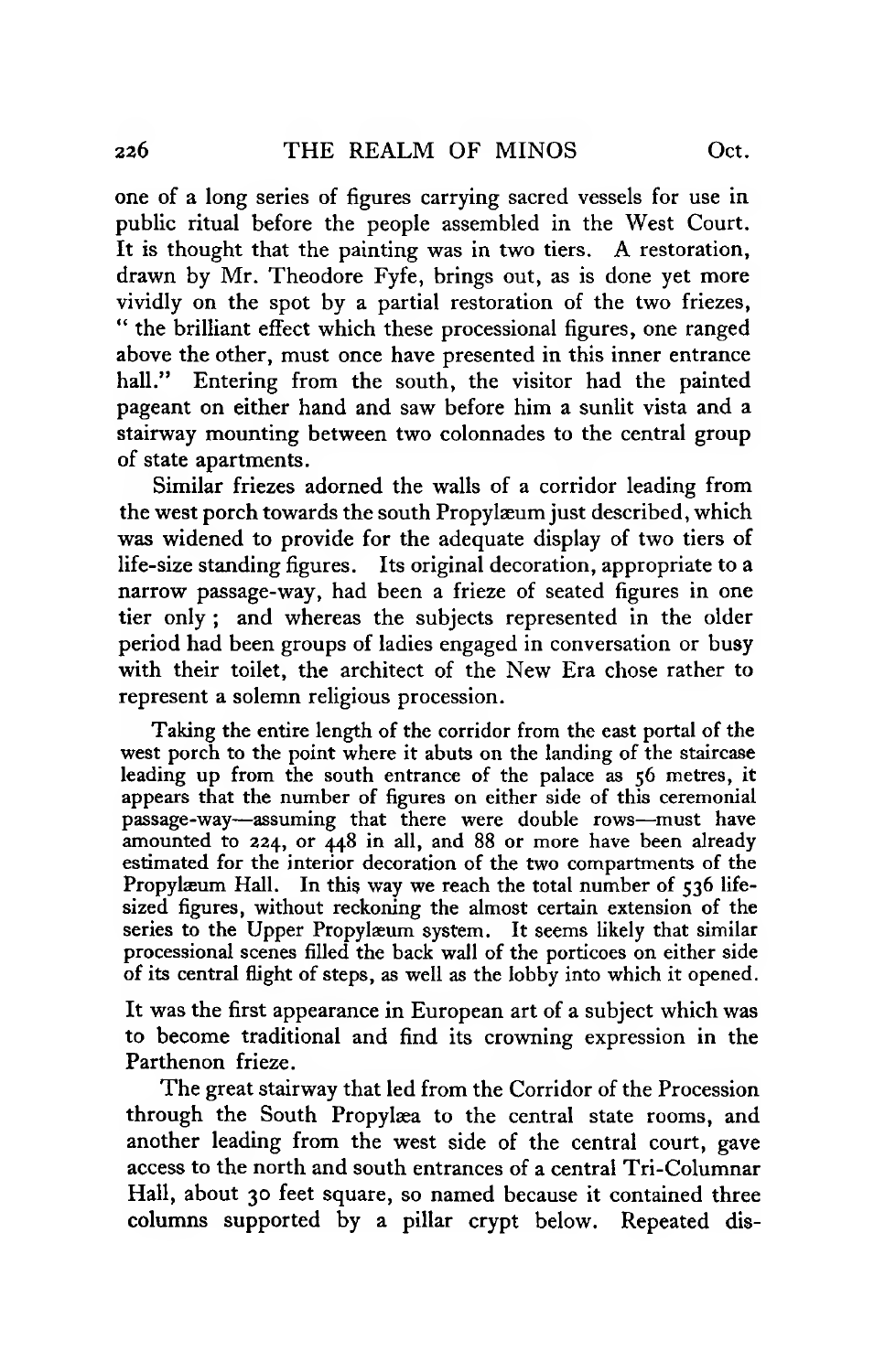coveries indicate that the upper room in such a case was generally used as a sanctuary, nor is the evidence lacking here. Adjoining this hall was a room, 12 feet by 14 feet, which had been used as a sacristy. When its floor collapsed its precious contents sank into the basement below, described in the excavation reports as the " Room of the Stone Vases." The treasure comprised a series of libation vessels carved in costly stones, marble, alabaster, breccia ; and one vessel with a long spout modelled in bluishgreen faience, clearly copied from a metal original Such as was recently found at Byblos in Phoenicia. The stone vessels take many forms : heads of a lion and a lioness, a triton shell, delicately fluted cones originally copied from a bull's horn, and oval flasks, the evolution of which can be traced through intermediate forms back to an ostrich-egg bottle such as is still made by tribes in the central Sudan ; the author figures an ostrich-egg vessel with blue marble mouth-piece, found in an Eleventh or Twelfth Dynasty grave at Abydos. Actual ostrich-eggs, once richly mounted, have been found in royal graves at Mycenæ, and quite recently by the Swedish expedition, at Dendra, in Argolis. Like the bull's head *rhyton*, described above, the marble lioness had inlay of red jasper in eye socket and nozzle ; the eye was no doubt completed in the same way as the bull's, with a crystal lens. These libation vessels in the form of a lion or lioness's head recall the lions often represented as companions of the Minoan deities.

It is well-known that part of a head similar in material and treatment was found beneath the Temple of Apollo, at Delphi, along with an ordinary conical *rhyton*—a striking commentary on the tradition embodied in the Homeric Hymn to Apollo, that his worship was brought to Delphi from Knossos. In Apollo Delphinios, the chief god of classical Knossos, Evans recognises the youthful male god associated with the supreme goddess on Minoan engraved gems and signet rings, while he believes that the goddess herself, in her aspect as huntress and ruler of the sea, continued to be worshipped as Diktynna or Britomartis, whom the Greeks identified with Artemis or at times with one of her nymphs. As goddess of motherhood and fertility she was Rhea at Knossos, Hera at Argos, Aphrodite at Paphos, Demeter at Eleusis—old seats of Minoan worship.

Scholars throughout the world have done homage to the intuition that chose and secured this site for investigation, and